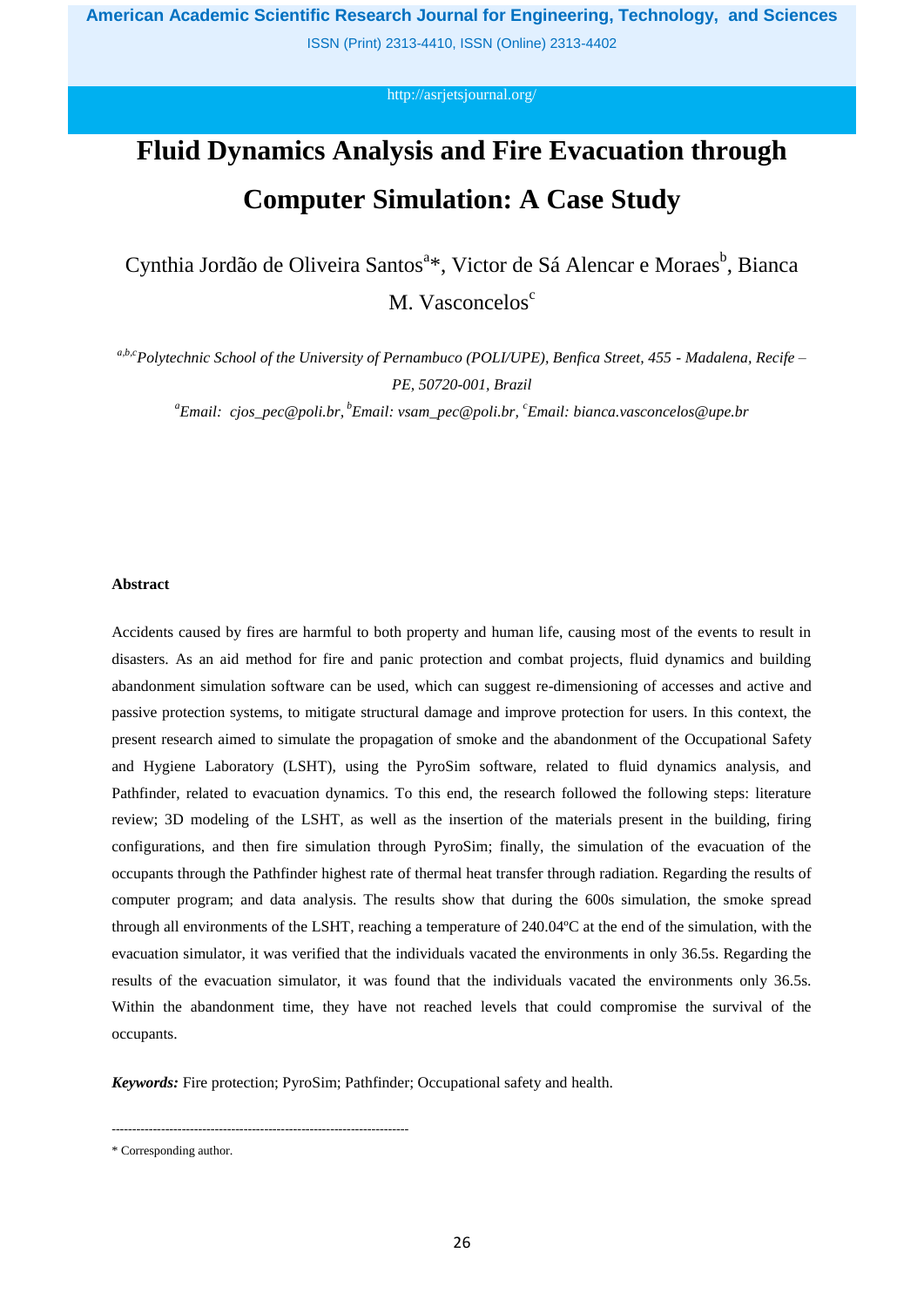### **1. Introduction**

Events generated by disasters bring disruption and destruction to property, as well as accidents that can be fatal for people present at the site of the fire. Thus, to avoid or minimize these eventualities, it is necessary to identify the risks and offer control measures [17].

The occurrence of accidents is recurrent in urbanized areas, bringing several damages not only to the architectural heritage but also physical and psychological to the users of the place. In this sense, it is fundamental that buildings are evaluated to minimize risks [21]. Disasters, however, may occur during the attempt to evacuate the population present on sites, such as trampling and blocking passages due to excessive smoke and deteriorated materials. For this reason, it is essential the dimensioning accesses, corridors, stairs, and door openings, so that users can exit the environment safely [12].

Nevertheless, the prevention of accidents in buildings happens from the identification of risks and the elaboration of the firefighting project. Actions of preventive nature are, therefore, responsible for specifying the dimensioning requirements of circulations, firefighting equipment, definition of rescue and evacuation sites, and firefighting methods [5].

Therefore, windows, doors, and open stairways should be evaluated and sized, since the supply of oxygen by natural ventilation is also one of the factors that can determine the spread of fire throughout the building, the occurrence of fire growth and generalized burning, which is called flashover [14].

Thus, the search for prevention and minimization of events generated by disasters aims to obtain contributing factors to reduce the risk of fire [5]. In this perspective, the most appropriate means for this goal is the project of protection and fire and panic fighting, duly prepared by a qualified professional.

This intervention, therefore, is recommended by architecture and engineering professionals to be used to establish appropriate protection measures against the occurrence of accidents in buildings [13]

Regarding the proposal and development of the designs, the designers must analyze the constructive materials and suggest the elements that contain the lowest level of inflammability, so that, in this way, the fire is not fed with combustible substances, thus reducing its burning time [4].

About the evaluation of safety conditions against fires and explosions, two types of approaches can be used: the first follows the parameters established by legislation, while the second, based on performance, analyzes, qualitatively and quantitatively, the measures that should be adopted [11]. Thus, in establishing control measures, it is necessary to conduct studies of the building according to its typology and use, to then launch a proposal for a project of fire and panic prevention and combat, which must follow the current laws [19].

It is the norms and legislations that determine the parameters, being the due knowledge and compliance fundamental for fire protection. However, along with the laws, there may be the application of the method, which using computer technology will enable the evaluation of the real picture of the building. Another aspect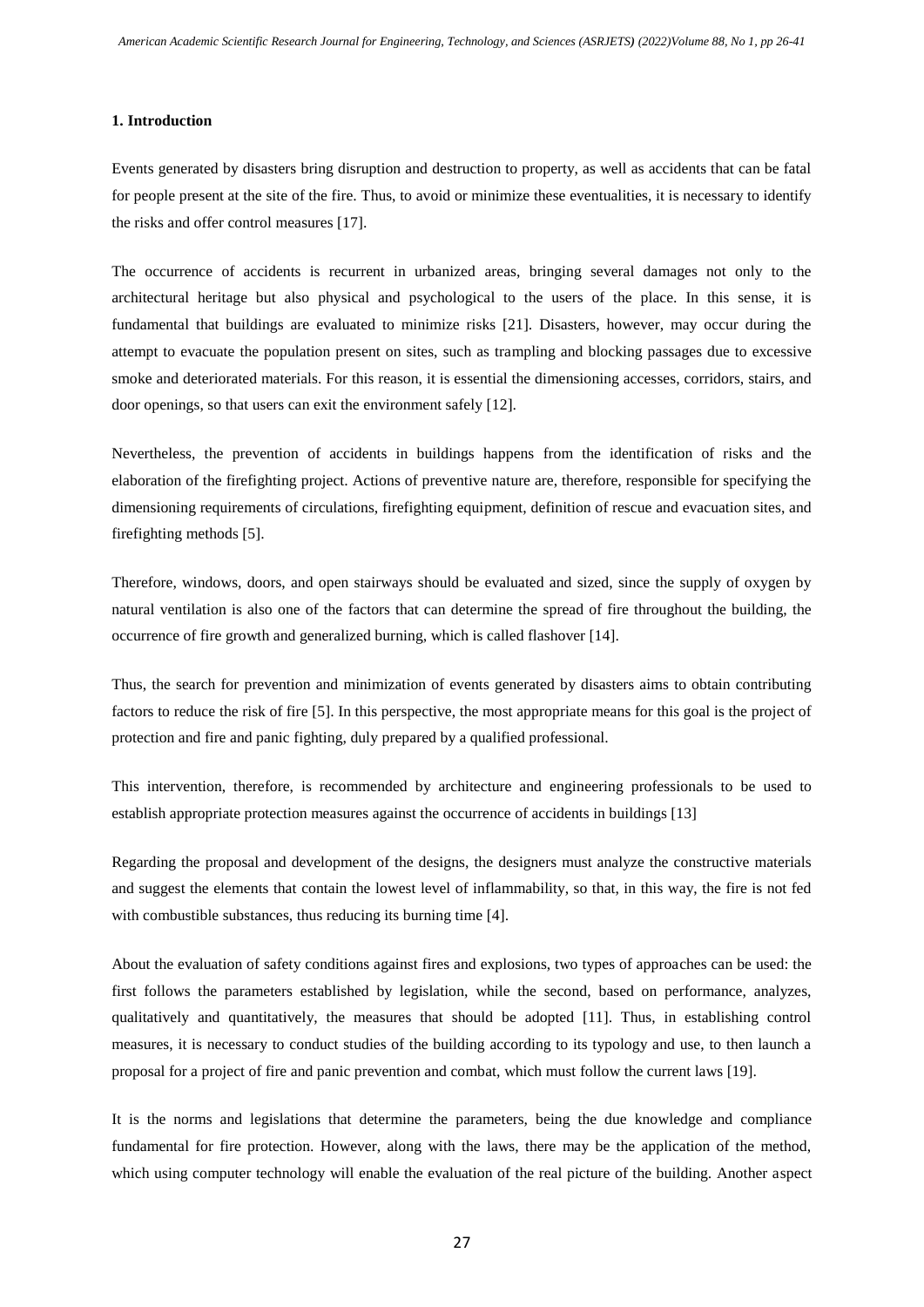to be considered refers to the materials used for the construction of each type of building, it is worth noting that, since there are fire resistant elements and other flammable elements that enhance the spread of flame and fire propagation. In the case of concrete structures, the fire is dis- sipated utilizing heat transfer, notably through surfaces caused by radiation, reaching the structure which, in turn, undergoes chemical changes; from these, pathologies are produced in the concrete, presented by cracking and chipping that cause its explosion [15].

The influence of construction elements on the propagation and behavior of fire is well known. Thus, the components that contain inflammable substances (generating fire growth) and products that are insulating (protecting the building from the flame spread), perform investigative studies to the expo sure of materials and structures to fire, which should be considered during fire simulation [11].

Certainly, the exposure of materials to high temperatures by fire generates deformities in the building materials. This action on the building components occurs from 100º C, leading to burning, rupture, and complete collapse of the building [23]. Therefore, it is of utmost importance an adequate specification of the materials, opening for the exit of gases and the physical arrangement, as well as the location of accesses as points for the escape, an indispensable means to avoid human losses. With technological advances, the help provided by software makes it possible to conduct studies on heat dissipation and the phenomenon of flame spread, seeking to solve the concentration of shock waves [7].

Thus, even in the face of the specificities, also technological, the existence of materials with innovative solutions, about the appropriate behavior for resistance and exposure to fire, can be implemented as interventions to nonflammable and fire-resistant components, to generate less damage to the building and, therefore, increase the time for the evacuation of people [16].

The transformation of processes assists in organizational development, which provides the labor market with changes by presenting benefits to the production method of companies, through software with intelligent systems and innovative technologies [19]. In this way, through the study of constructions in computational modeling, employing technological tools with dynamic concepts, it becomes possible to predict, from the beginning of the fire, the propagation temperature, the environments that will be affected and even complete spread in the building [20].

It is important to point out that among the places where fires and explosions occur, those that occur in urban areas are the ones that account for the largest amounts of human losses. Thus, it is necessary to implement preventive and protective measures for the lives of users in other buildings [6].

The objective was to simulate the fluid dynamics of fire and evacuation in a sector of a public building using PyroSim and Pathfinder software, to detect inconsistencies in the firefighting system. The specific objectives were as follows: to simulate a fire in the PyroSim software; to simulate the abandonment of the building in the Pathfinder software; to examine the results and treat the data, and to analyze the inconsistencies.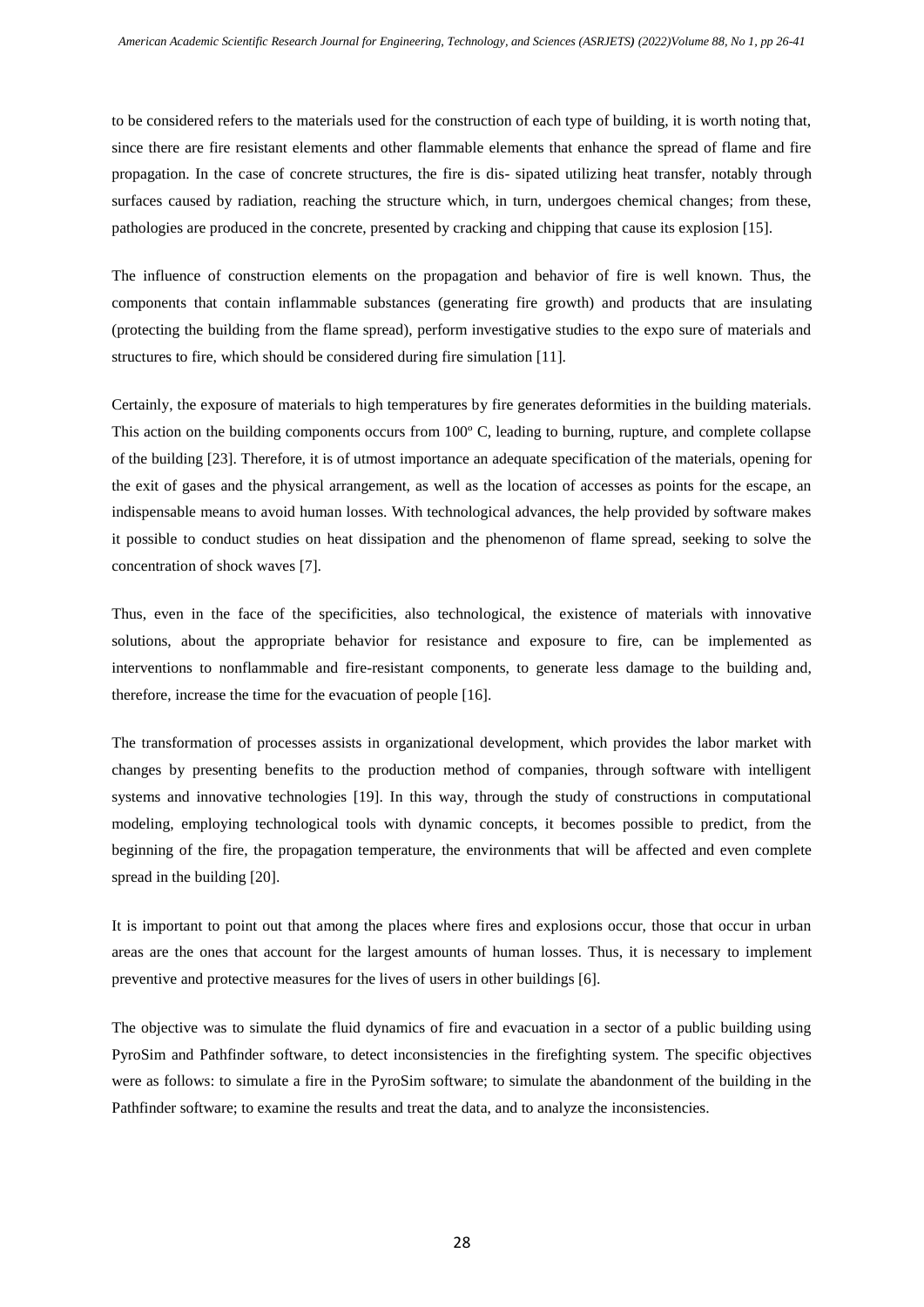#### **2. Fire data**

According to the National Secretariat of Public Safety of the Ministry of Justice, Brazil is considered one of the countries with the highest number of fire related fatalities. The data inform that an average of 267,000 fires occurs annually, with about 700 occurrences in a single day, with about 1,000 people dying within a year [2].

Instituto Sprinkler Brasil states, however, that in Brazil there is no official information about the occurrences of fires; it is estimated that the cases disclosed represent around three portents of the casualties between the periods from 2012 to 2020 (except for the year 2016) [10]. This Institute is a private entity that aims to point out the causes of fires that could be avoided with the use of sprinkler systems. In turn, although the ISB makes fire data available, there is no balance of those that affect residences. Thus, it only accounts for structural fires in warehouses; commercial (such as stores, shopping malls, supermarkets); industrial; public and educational companies; health services (such as hospitals, posts, and clinics); places where the public congregates, and accommodation services. In this set, the buildings could get the claims contained with the presence of an effective fire safety system [10].

Also, according to the Institute, the causes of fires that could be prevented with sprinkler systems, between the years 2012 and 2020 (no data for the year 2016), had the highest occurrences in the state and Sao Paulo, as shown in Figure 1, which totaled 1,508 events. The second state with the highest rate in recent years is Santa Catarina, with 859 cases, followed by the state of Minas Gerais, with 736 events [7]. The following image (Figure 1) explains the six states with the highest rates of fire occurrences.



**Figure 1:** Graph of fire occurrences in Brazil between 2012 -2020.

Source: ISB (2021) adapted by the authors.

# *2.1. Fluid dynamics concepts*

For the interpretation of the results presented by the fire dynamics experiment, in this scenario, computer simulation, it is necessary to learn the basic principles of fluid dynamics, such as the emergence of the initial ignition of the fire, types of heat transfer, and fire phases.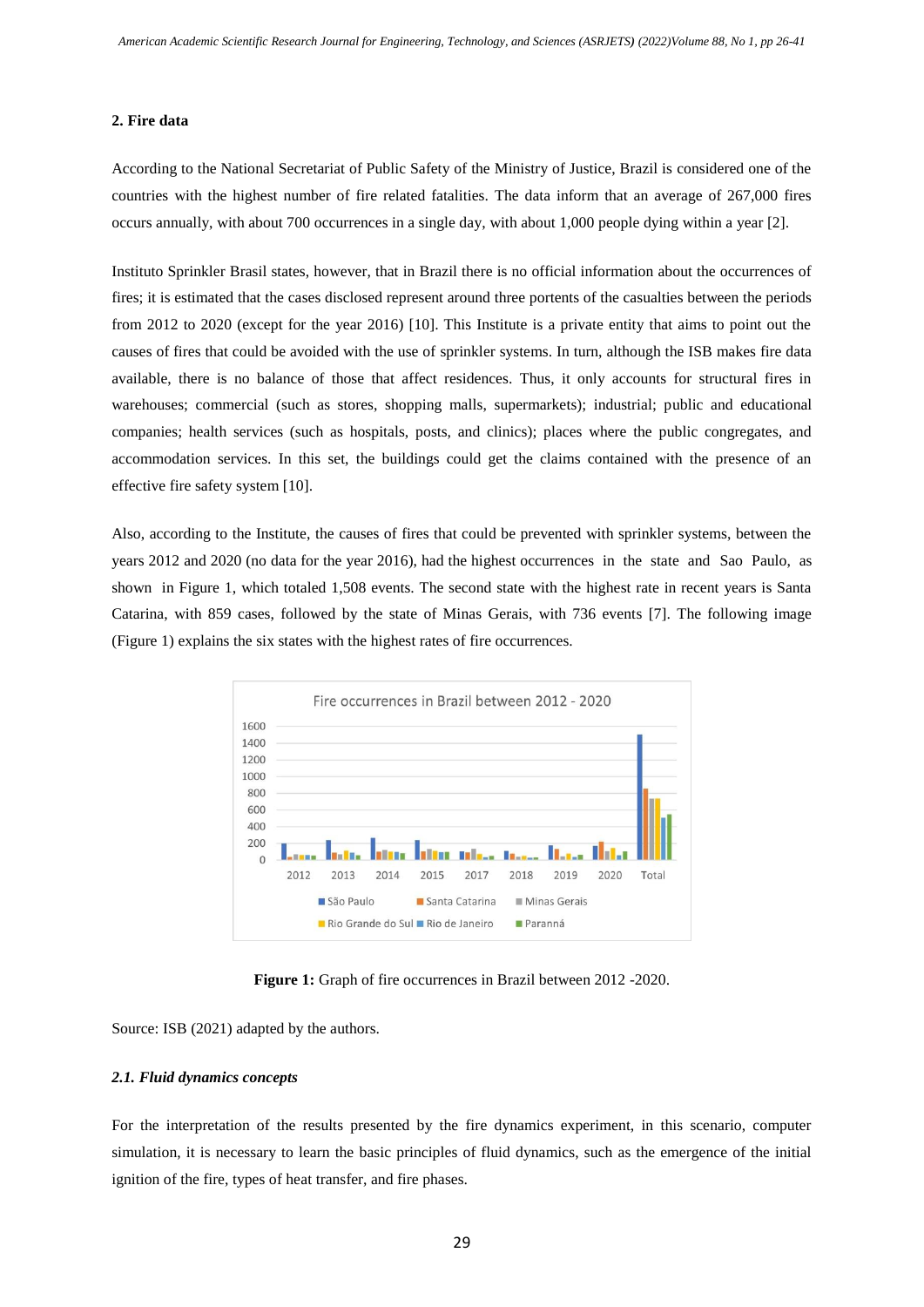Fire arises from a combined point between the presence of ignition, oxygen, and heat; it is from the union of these three elements that its production is provided. The flame, in turn, happens when the burning material reaches its critical temperature, arriving in the process of inflammation [9].

To maintain itself, fueling the presence of oxygen by producing heat by which through combustion can cause the union of substances and materials, changing them. This phenomenon is titled by the literature the fire triangle since the existence of these three elements is indispensable.

Thus, for the fire to remain stable, sufficient combustible material and thermal energy are needed to maintain the burning. The temperature increase happens when the kinetic energy released gets the speed of action of the particles, speed equal to the acceleration that is produced; such temperature will depend on the methods of heat transfer, being they conduction, convection, and radiation [24].

Heat transfer phenomena are divided into three types. Conduction is the transfer of heat flow from the contact of molecules on solid surfaces; convection happens in the heat transport between fluids or from fluid materials to a solid body, and radiation, through electromagnetic waves [3].

It is possible to predict, probabilistically and sensitively, the duration and intensity of the fire from the dimensioning and survey of flammable or resistant materials involved in the accident. Therefore, it is of utmost importance the knowledge of the fire phases to relate them to the temperature/time in which the building is consumed by fire or collapses [18].

Based on this perspective, the fire phases are characterized as follows: initial phase; growth phase; unleashing phase; and, finally, the decay phase, respectively [1].

### **3. Methodology**

In the first moment, bibliographical research was carried out in databases, using the search words:" fire"," design"," protection", with the Booleans "AND" and "OR" between the advanced search bars. We also considered monographs, dissertations, and theses, identified through the Google Scholar academic platform.

With a descriptive and experimental methodology, the object of study was limited to the Occupational Health and Safety Laboratory (LSHT) located in a building of the Polytechnic School of the University of Pernambuco, through an architectural project in DWG format, using the PyroSim and Pathfinder software. Finally, based on the data treatment, the dissemination and viscosity of the smoke, the predominant type of heat transfer, the temperatures in each environment, the gases released, and the evacuation time of the occupants were analyzed.

## *3.1. Construction of references*

The Fire Dynamics Simulator (FDS) is a simulator of flame propagation in the event of an accident, used in studies about the building concerning fire protection and firefighting. One of the software that uses the FDS model for fluid dynamic analysis is PyroSim, a program developed in the United States by Thunderhead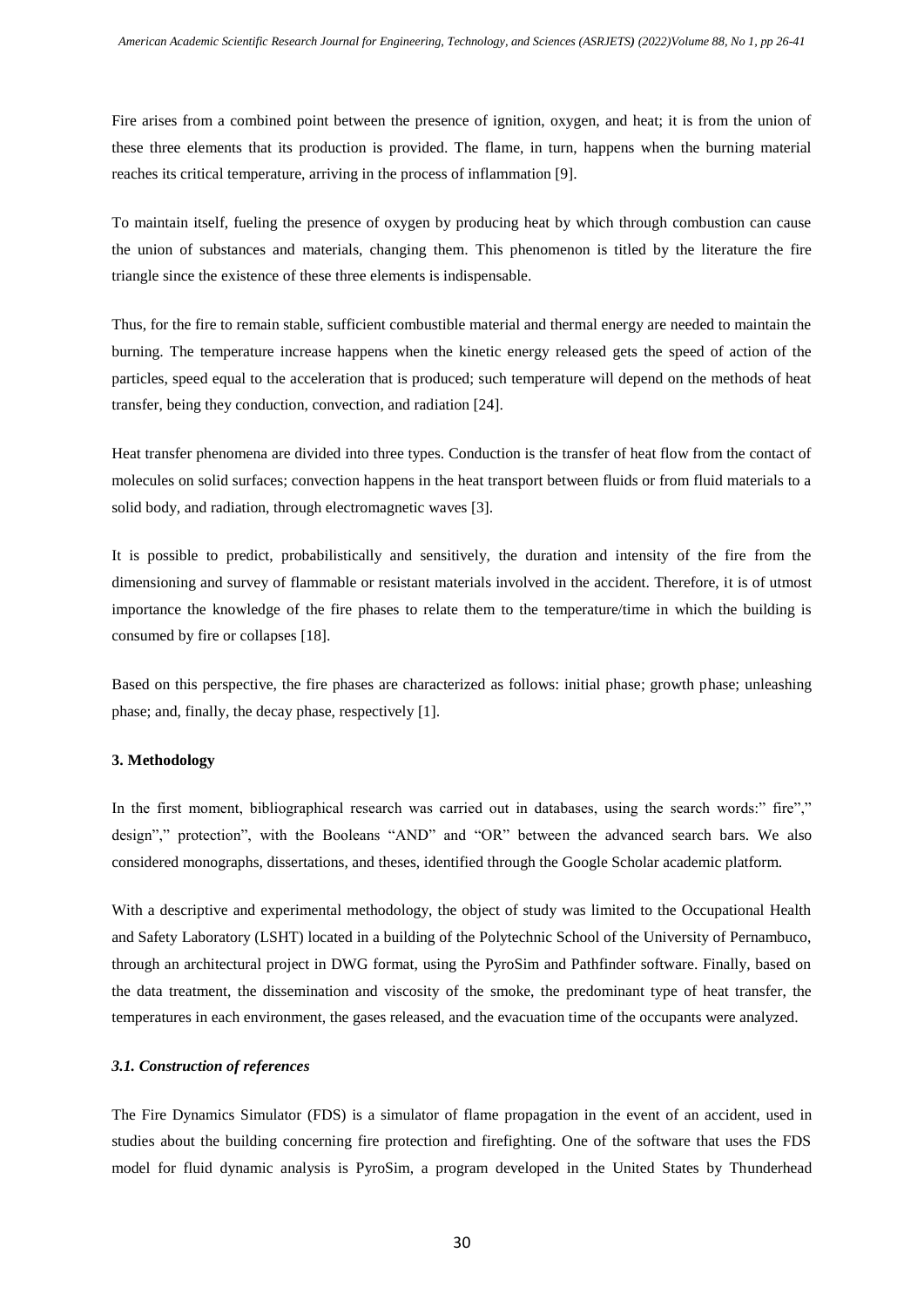Engineering Consultants, in which 2D or 3D projects are inserted to simulate fire on site. From this, the best solutions are tested in its computational mesh, to avoid fire propagation and establish escape routes.

The study comprised the following simulation steps based on the PyroSim computer program:

Importing the project in DWG into PyroSim (pilot study). 2. Implementation of the mesh (MESH) and its configuration. At first, the mesh was added with the following dimensions: initial X 0,0m; final X 14,00m (length); initial Y 0,0m; final Y 12,00m (width); initial Z 0,0; final Z 3,00m (height); and with the size between cells of  $0,1m$   $(0,1 \times 0,1 \times 0,1)$ , determining its resolution, which was defined as moderate. The smaller the cell size, the more accurate the simulation results will be. Thus, the number of cells contained in each of the directions is 140 in X, 120 in Y, and 30 in Z, with a total of 504,000 cells. To obtain the proper calculation of the mesh resolution it is necessary to apply a compatible Heat Release Rate (HFR), for this case the value 1.110kW. 3. Three-dimensional modeling and addition of the obstructions. 4. Characterization of the materials. 5. Surface configuration. 6. Insertion of openings and ventilation. 7. Addition of the vent flame with the 1111,8 kW/m². 8. Placement of the firing reaction. The reaction chosen for the simulation is PMMA (Poly Methyl Methacrylate). It was tested to insert another type of reaction not belonging to its library; however, the results were not presented correctly, generating a simulation error. Therefore, among the available reactions, the chosen one was PMMA (Poly Methyl Methacrylate), since it is a polymer that is close to the rigid plastic material of the small electric appliances that constitute LSHT. 9. Insertion of thermocouples in all doors at 2.00m from the floor and only one at 0.40m near the vent flame. The Thermocouples were added from the Device command, in the access openings, that is, totaling seven temperature sensors at 2.00m from the floor. In addition to these described, a thermocouple was added near the Vent flame at 0.40m from the floor to check the temperature emitted by the burner. 10. Addition of 2D Temperature and Visibility Slices. The slices show the temperature in colors, red for high temperatures, green for intermediate temperatures, and blue for the usual environment. Thus, three temperature slices were placed in X and one in Y near the vent flame, (aiming to visualize the temperature in all environments in both axes) totaling four temperature slices. Furthermore, three visibility slices were inserted in Y, to visualize the viscosity of the soot produced by the flame. 11. Setting the simulation parameters to 600s. For this simulation run time. The program ran the settings for approximately 20h. 12. Generation of the results in Smokeview.

#### *3.2. Pathfinder*

For the simulation of the evacuation of people, the Pathfinder program was used, which, like PyroSim, belongs to the Thunderhead software company. In this research, the purpose of PyroSim was to model the dynamics of fires in buildings, while Pathfinder had the duty of modeling emergency evacuation.

From the PyroSim modeling, and after the simulation of the smoke dynamics displayed in Smokeview, the 3D modeling is inserted into Pathfinder. With this, the steps for the evacuation configurations of people in the LSHT were performed. To perform the simulation, the following tasks were performed:

Selection of the environments. 2. Naming the environments. 3. Configuration of the openings. 4. Configuration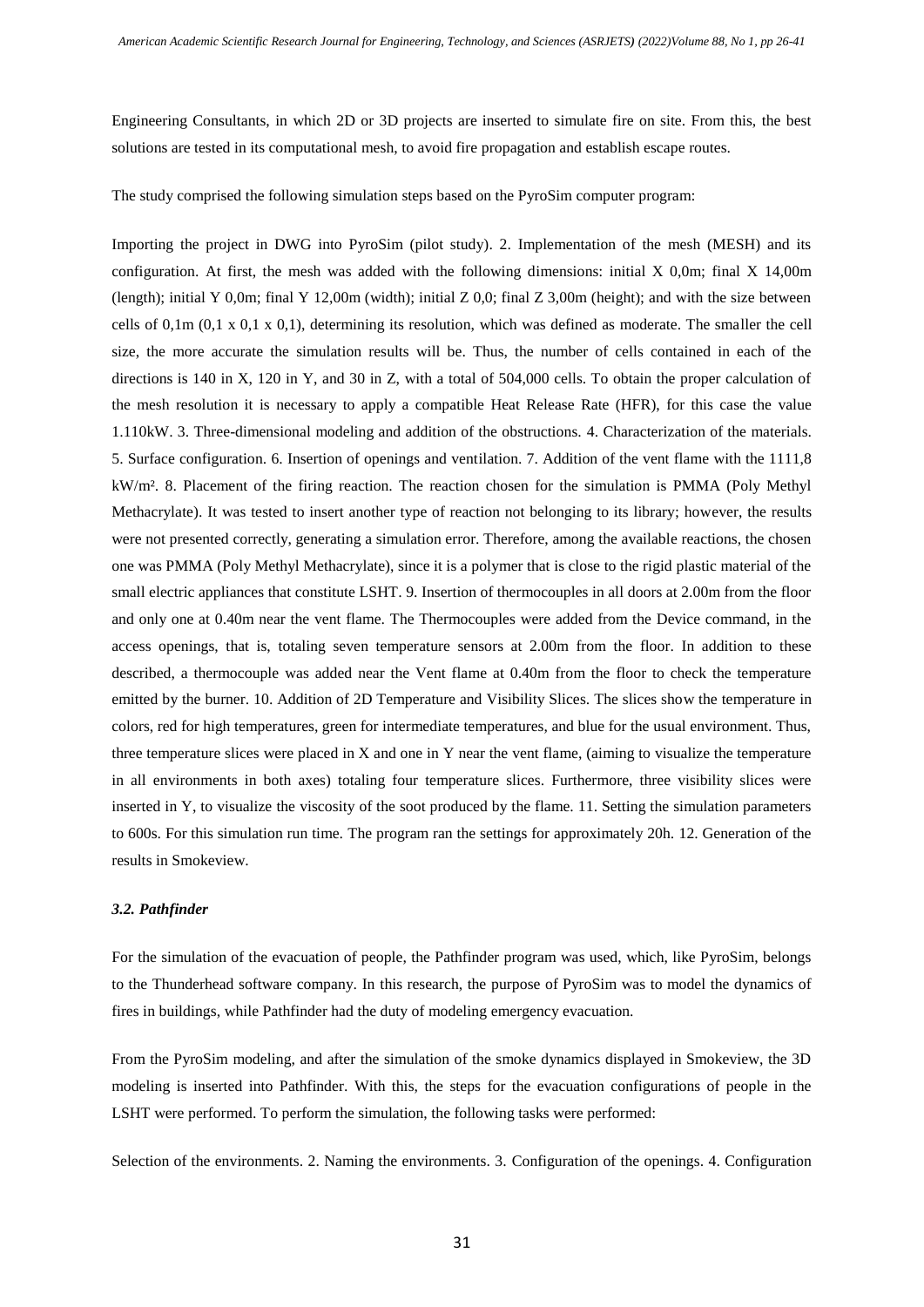of the general output. 5. Insertion of evacuation polygons. 6. Deployment of forty geometries to simulate individuals leaving the environments. 7. Change of geometries for people. 8. Configuration of the individuals' profiles. 9. Running the simulation.

## **4. Results**

The Safety and Occupational Hygiene Laboratory (LSHT) is in the Polytechnic School of the University of Pernambuco (POLI/UPE). The Safety Laboratory is composed of the following environments: teachers' room, student researchers' room, pantry, meeting/guidance room, amphitheater, and library, as can be seen in Figure 2.



**Figure 2:** Floor plan - LSHT.

#### *4.1. PyroSim simulation*

With the knowledge of the environments and the study of the floor plan, the project that was previously in DWG format was imported to the PyroSim software. Afterward, it was transformed from 2 Dimensions to 3 Dimensions, with the addition of the walls, openings (doors and windows), and furniture. The walls are modeled from the Obstruction (OBST) command, the doors, and windows from the HOLE command.

Next, the constituent materials and coatings of the objects and materials were added, essential for determining the combustible elements, burning time, and temperature. In this context, the burner was also added (recognized in the program as Vent flame and named in its description as burner vent), which was inserted in its surface the Heat Release Rate Per Unit Area - HRRPUA of 1111,8 kW/m².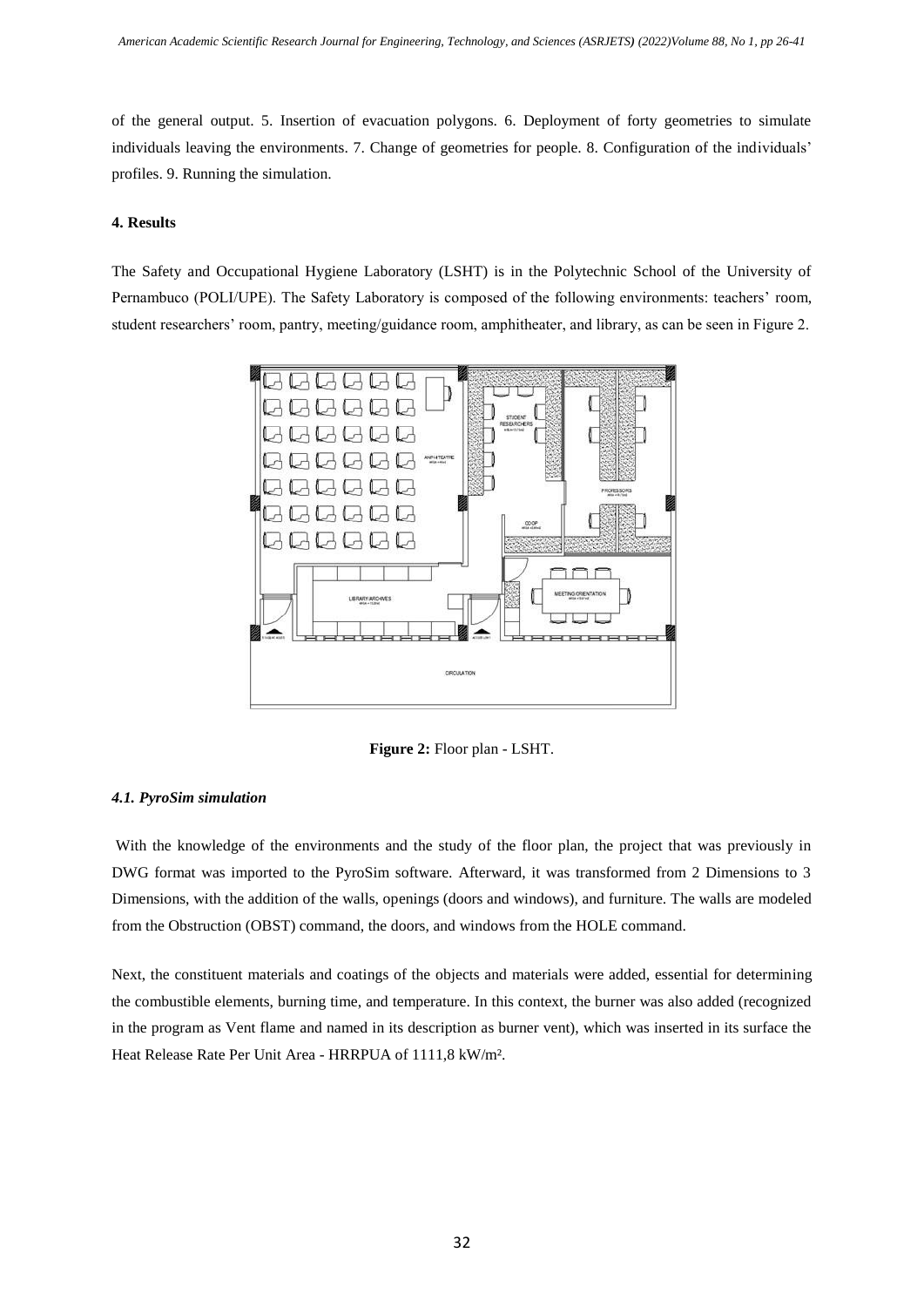

**Figure 3:** 3D Model - LSHT.

The place chosen for the simulation of the fire dynamics includes computer stabilizers, which would simulate a case of short circuit in one of these types of equipment. Such a burner can be identified in Figure 3, with a red squarelocated in the researcher's room.

The simulation results according to the Slices, three in X and one in Y, showed that the temperature in the room where the fire started reached 170°C (Figure 3). The bar next to it points out the temperature degrees according to the colors shown. Unlike the temperature slices, the visibility slices have the highest soot manufacturing index in blue, and the lowest soot manufacturing index in the red. Figure 4 also shows the recording of the simulation at 300 seconds and 600 seconds.



**Figure 4:** Temperature and visibility slices.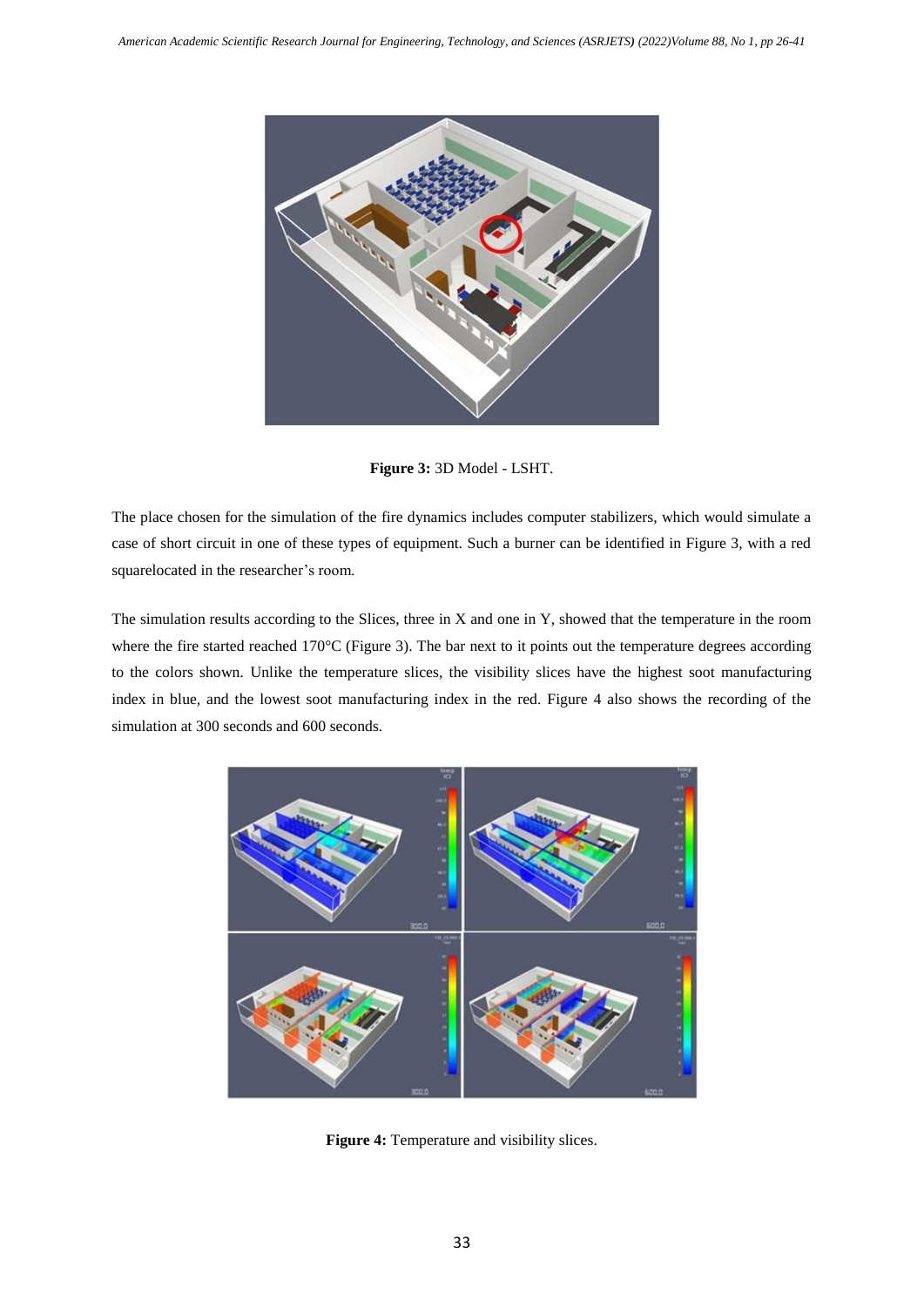As far as fire and smoke are concerned, it can be noticed that the fire starts, and the smoke takes the environment where the burner is located (the researchers' room), extending to the pantry, and then, in the 20s, starts to invade the teachers' room. In the place where the fire starts, the temperature rises near the ceiling, because the cold air molecules have a higher density than the hot air particles. Therefore, the highest temperature is located near the ceiling of the building.

At 100 seconds of simulation, besides the researcher's room where the fire started, it is noticeable that the smoke has taken over the professors' room, along with the meeting room and the library, starting to invade the classroom (amphitheater). In the 210 seconds of simulation, it is noticeable that the smoke density increases, and consequently the production of toxic and flammable substances contained in the smoke increases.

Therefore, the complete dissemination of the smoke through the environments of the laboratory takes place at 600 seconds of simulation, that is, in 10 minutes, in which the environments studied would already be taken by the smoke in a case of fire. However, pyrolysis does not occur within this period, because the low fire load in the environment has a maximum smoke temperature of 115C, which is enough to kill a person (Figure 5).



**Figure 5:** Fire simulation in PyroSim.

# *4.1.1. Heat Release Rate*

In addition to simulation, the PyroSim software guarantees the execution of statistical graphics, from the data provided. Fig. 6 presents the Heat Release Rate, which represents the amount of heat released during a fire and defines the dimension of the accident, having its magnitude in combustion demonstrated in HRR, expressing in turn, the oscillation of the heat release rate concerning the determined time for simulation, in this case, 600 seconds, which had 250kW, as can be seen below in Figure 6.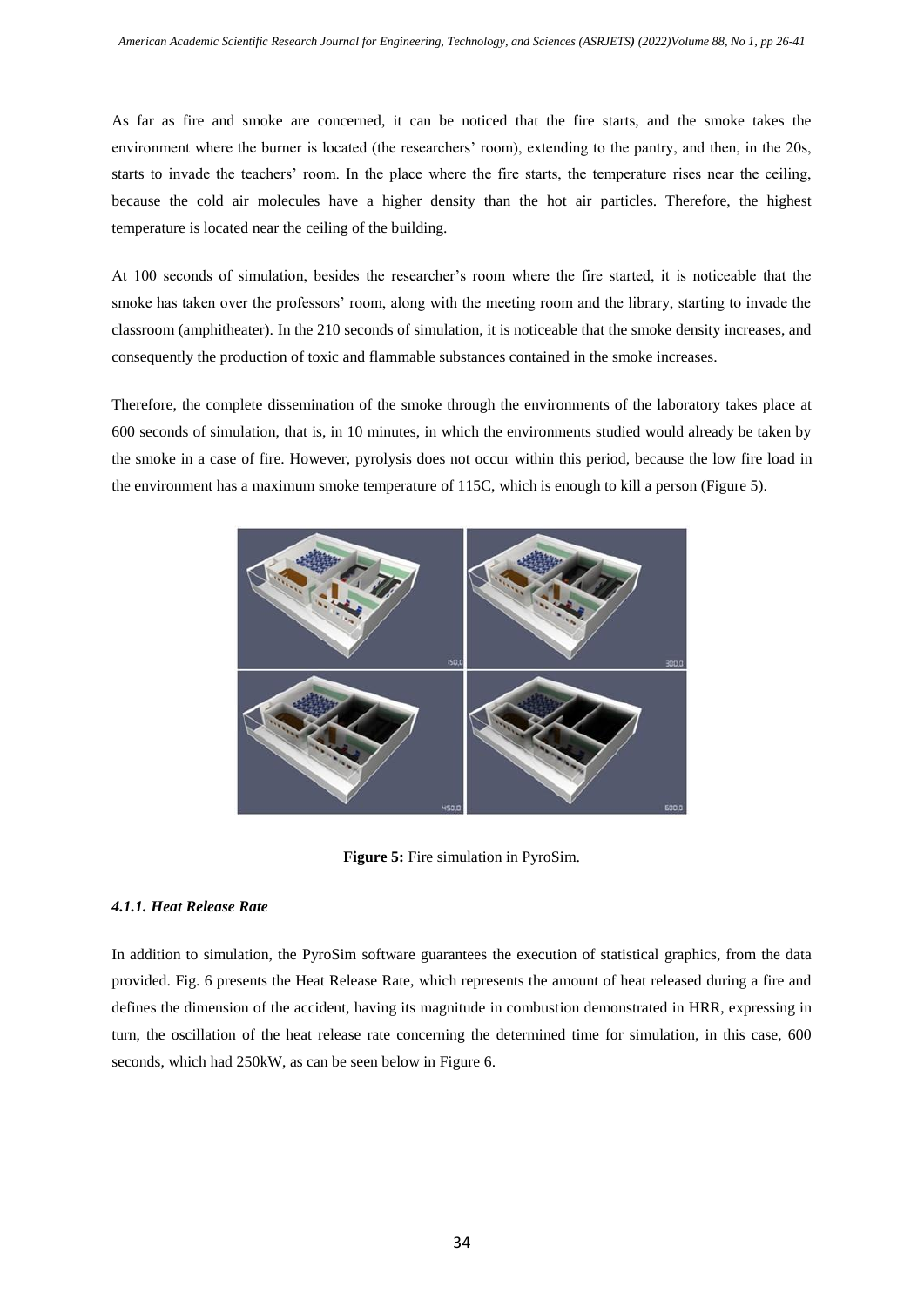

**Figure 6:** Heat Release Rate.

# *4.1.2. Conduction, convection, and radiation*

It was found that the heat transfer by conduction is due to the direct contact of the flame with the floor, wall, marble countertop, and the chair that are close to the burner. The results of the transfer power (kW) about the simulation time (600s) were 70 kW.

In the case of convection heat transfer, the graph Q CONV displays the results of convection with the emitted power of 60 to 80 kW in the 600 seconds of stimulation, whereas in radiation, the heat energy is transmitted by magnetic waves, enabling its transfer in a vacuum. That is, the heat source located in the researchers' room radiates to the other environments. Fig. 7 shows the results of this type of heat transfer, obtaining the value of 120 kW in 600s of simulation.

It is possible to identify that radiation (heat dissemination through electromagnetic waves) obtained the highest rate of heat transmission to conduction (transmission through direct contact with the heat source) and convection (transfer through smoke containing high temperature). The values in the negative format presented in the heat transfer graphs mean that the energy transmission happens when the released heat is absorbed, occurring, therefore, from the agitation of the high temperature atoms and molecules propagating to the lower temperature atoms and molecules.

From the analysis of the graphs, having as the X the stipulated simulation time, in this case, 600s, and the Y, the value relative to the transfer in kilowatts, the greatest oscillation in the curve of the diagrams occurs during radiation, where the highest rate of thermal energy is generated with the value relative to the heat transfer of 120 kW.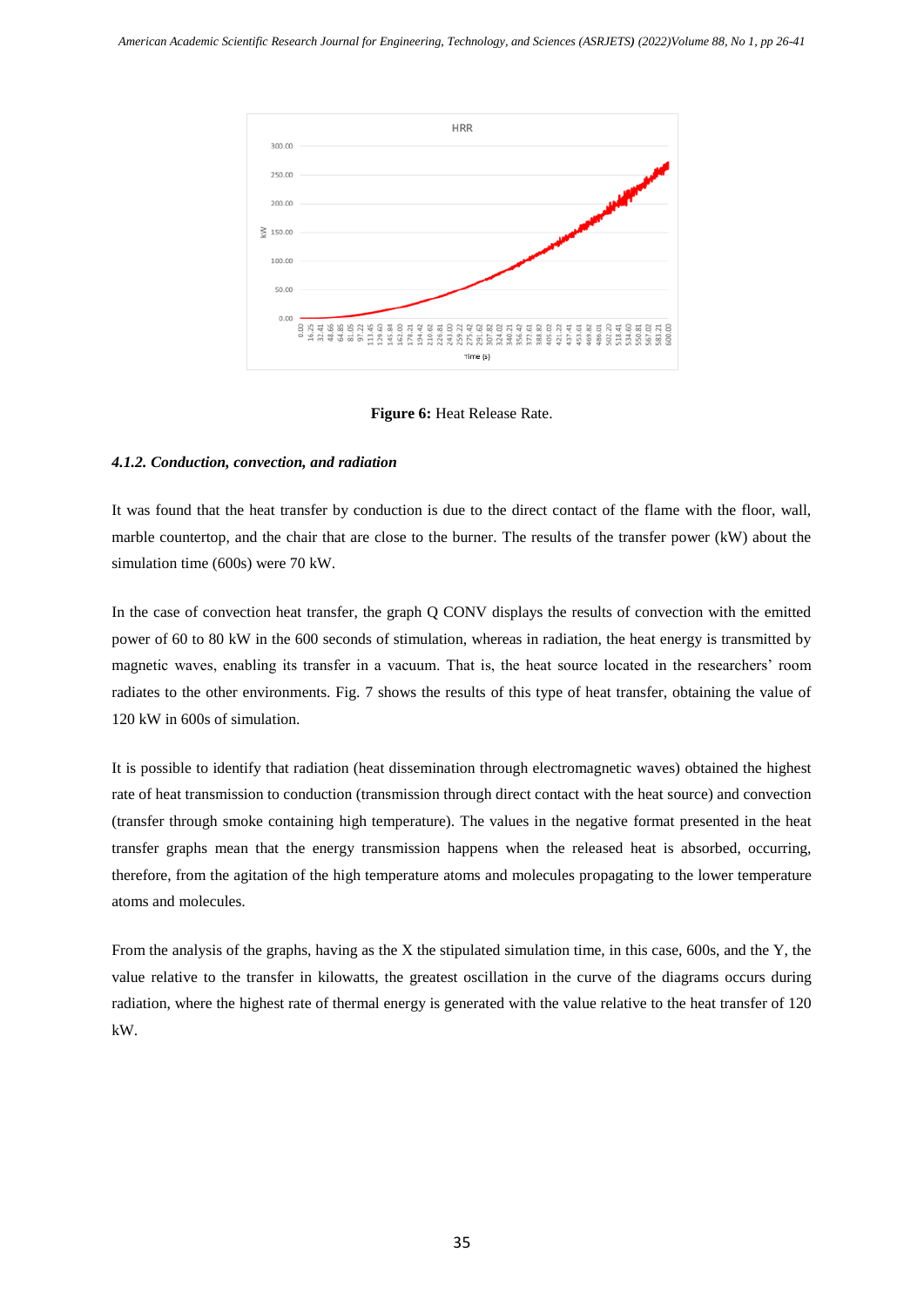

**Figure 7:** Conduction, convection, radiation, and comparative rates.

# *4.1.3. Temperature of the environments*

The thermocouples were inserted in the access openings (doors to the teacher's lounge, meeting room, library, entrance hall to the LSHT, amphitheater and at the beginning of the hallway), 2.00m from the floor, and one near the Vent flame 0.40m from the floor, totaling eight thermocouples. Figure 8 shows the location of the thermocouples.



**Figure 8:** Thermocouple locations.

The result of the thermocouple 1 located in the researcher's room near the burner indicated the temperature oscillation in the environment, reaching 500.35ºC in 588.02s. Thermocouple 2 located at the access door to the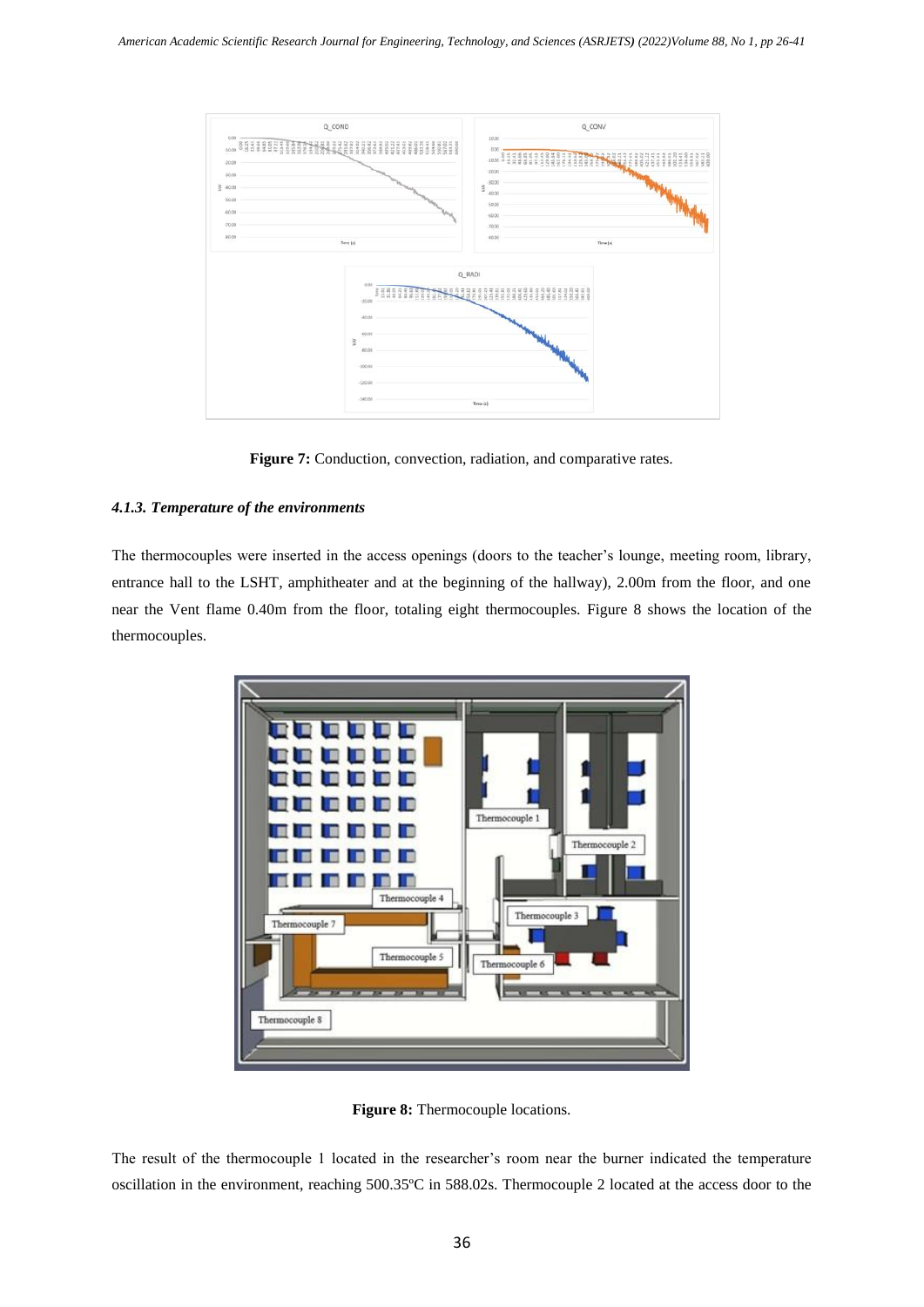teachers' room detected the temperature increase at 90.07s of simulation. After that, the temperature was increasing, reaching 128.55ºC in 585.01 seconds of simulation. Temperature sensor 03 located at the access to the meeting room shows a temperature variation between 90º and 117ºC starting at 555 seconds. And continues to oscillate until the end of the simulation at 600 seconds.

Thermocouple 04 is located at the access door to the amphitheater. At this location, the sensor detected the oscillation between the following temperatures, 66.92ºC to 72.98ºC at 540s. The fifth temperature sensor is located at the entrance to the library, which in turn, detected the highest temperature at the location of 102.02ºC at 600 seconds of simulation.

However, in the sixth thermocouple, located in the main access of the LSHT, there was a temperature peak at 585.01 seconds, with 114ºC. In thermocouple 07, positioned in the hallway access door to the amphitheater, the highest temperature found was 26.59°C at 583.21 seconds of simulation. Finally, thermocouple 08, located in the hallway outsidehe LSHT, had a low temperature variation, ranging from 20ºC to 21.40ºC. Figure 9 graphically illustrates the temperatures cited.



**Figure 9:** Thermocouples results.

According to the data and diagrams with temperature information, the environment with the highest temperature concentration is the investigators' room, where, in the simulation, the fire started.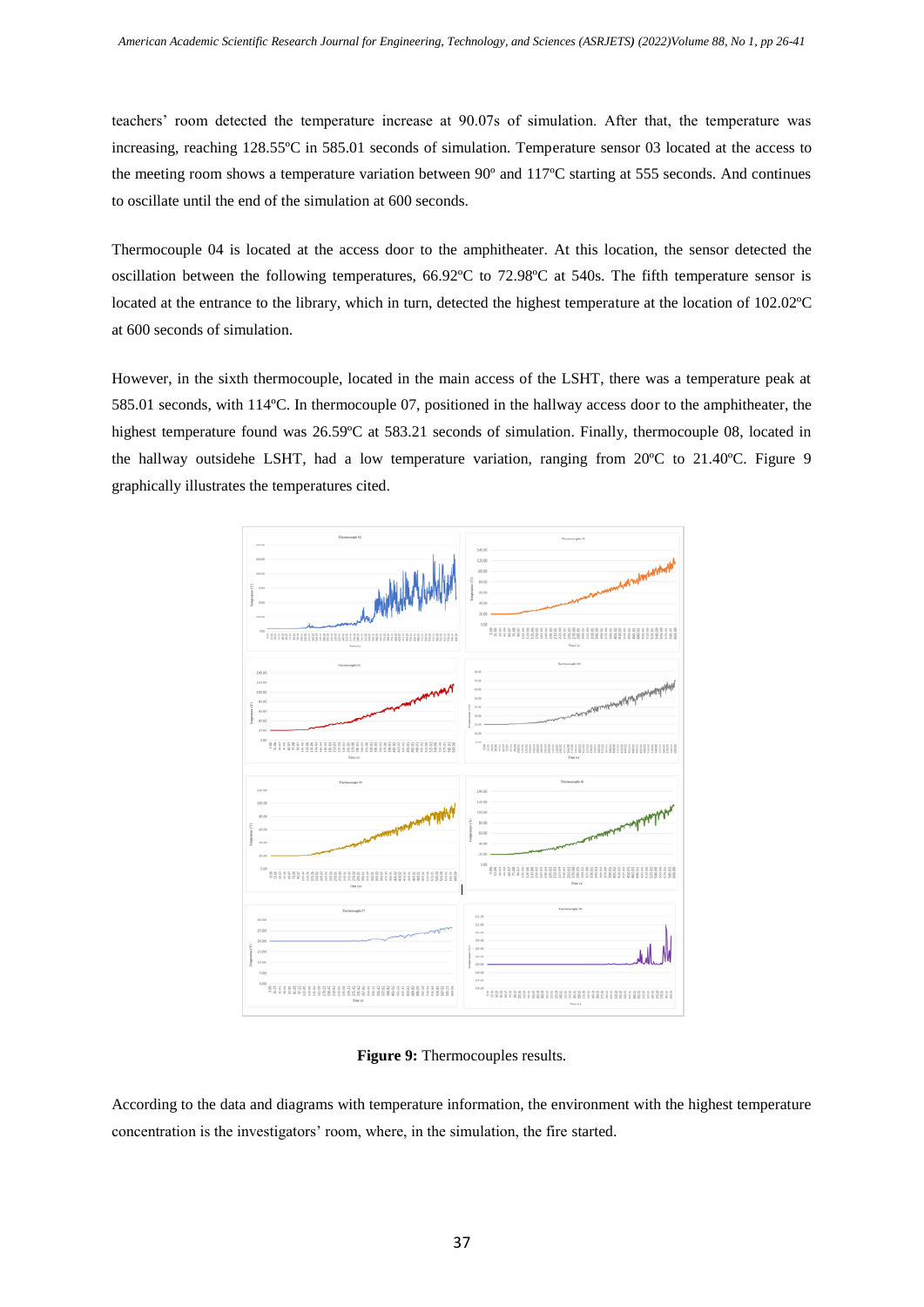#### *4.2. Pathfinder simulation*

At first, the 3D model worked on in PyroSim was imported and inserted into the abandonment simulation software. For this, it was assumed that the LSHT, at the time of evacuation, contained 40 occupants, this being the average number of people in normal operation, considering an adult walking speed of approximately 1.6m/s.

The diagrams show the number of occupants concerning their exit time. Thus, it becomes possible to identify that the first individual evacuated the environments in 4s of simulation, while the last occupant left in 36.5s (this information can be identified in the graph with the line in purple). Also, when reading the graph, all 40 occupants left the LSHT at 36.5s (shown with the green line).

The second graph provided by the software reflects the evacuation results, specifying the seconds in which the environment was left to the number of occupants present in the place, being then possible to identify which area has the highest abandonment potential, being the following departments: researchers' room, library, teachers' room, meeting room, amphitheater, and the access corridor. This executed relation refers to the abandonment from one environment to the other, which leads to the understanding that the last space to be evacuated is the access corridor since all occupants pass through it now of abandonment (Figure 10).



**Figure 10:** Number of Occupants in select rooms.

# **5. Conclusions**

Simulations were developed by computer programs, first in the PyroSim software, and later, in Pathfinder.

Regarding the simulation of the smoke propagation, utilizing PyroSim, we have the following results:

- The environment where the fire started was taken by the smoke produced by the flame, and, during the simulation time, it was observed the temperature growth, reaching the peak of 754.64ºC in 201.31s, thus being the region most affected by the accident.
- The fire reached the growth phase, being the stage in which the fire starts the process of spreading to other environments.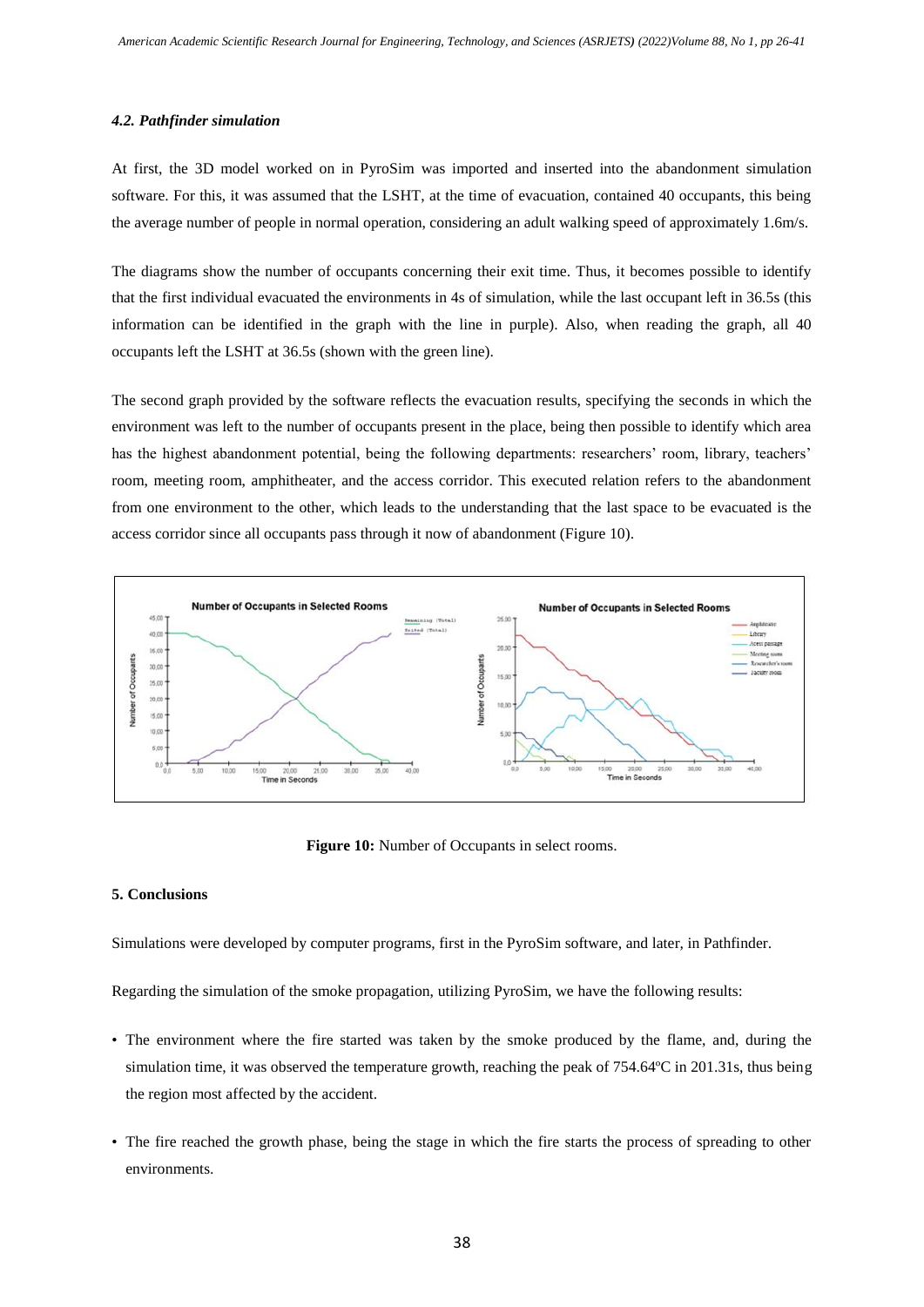- The highest heat transfer rate was emitted by radiation, reaching at its highest point 142 kW, compared to conduction and convection, which reached 70 and 80 kW, respectively.
- All environments of the LSHT were dominated by smoke within 480.08 seconds.
- Regarding the results exposed in the abandonment simulation, using the Pathfinder software, we have the following results:
- The first environment to be evacuated was the amphitheater, with the
- exit of the first individual in 4.0 seconds of evacuation, and according to the PyroSim results, it is identified that it is the region with the lowest temperature, so it can be considered as the environment with the highest abandonment potential.
- The total abandonment of occupants occurred in 36.5 seconds. Regarding the PyroSim simulation, in 36.5 seconds, the smoke starts the dissipation process in the researchers' room, expanding to the other environments. The temperature in the first environment mentioned within this simulation time has not changed significantly, being 20.05 ºC.
- Because of the above, it is noted that the temperatures reached at the end of the evacuation simulation in LSHT (36.5s) do not reach levels that could compromise the survival of teachers and students.
- Finally, it is known that two types of techniques can be applied with the purpose of establishing the measures for protection and firefighting, the first is the project using the prescriptive mode (based on the laws, standards, and codes) and the second is the method based on performance (this, besides being based according to the parameters of the norms, aims to test how the building would behave in a possible case of fire). To this end, technological means can be used with the use of computer programs, which was the case in this study. Thus, the results show the relevance of simulation studies. The software allows us to verify the performance of buildings in case of accidents, and, based on the acquired data, to recommend the ideal methods for signaling exits, dimensioning corridors, stairs, accesses, and fire extinguishing systems.

#### **Acknowledgements**

We would like to thank the entire staff of the Occupational Safety and Hygiene Laboratory (LSHT) and the Graduate Program in Civil Engineering (PEC).

# **References**

- [1] Abdala, M. M. (2015). Comparação das medidas de segurança contra incêndio exigidas para uma edificação com boate e agência bancária segundo o CPI (2001) e o CSCIP. 101p. Monografia (Graduação). Universidade Tecnológica Federal do Paraná. Campo Mourão.
- [2] Anvisa, Agência Nacional de Vigilância Sanitária (2014). Segurança contra Incêndio em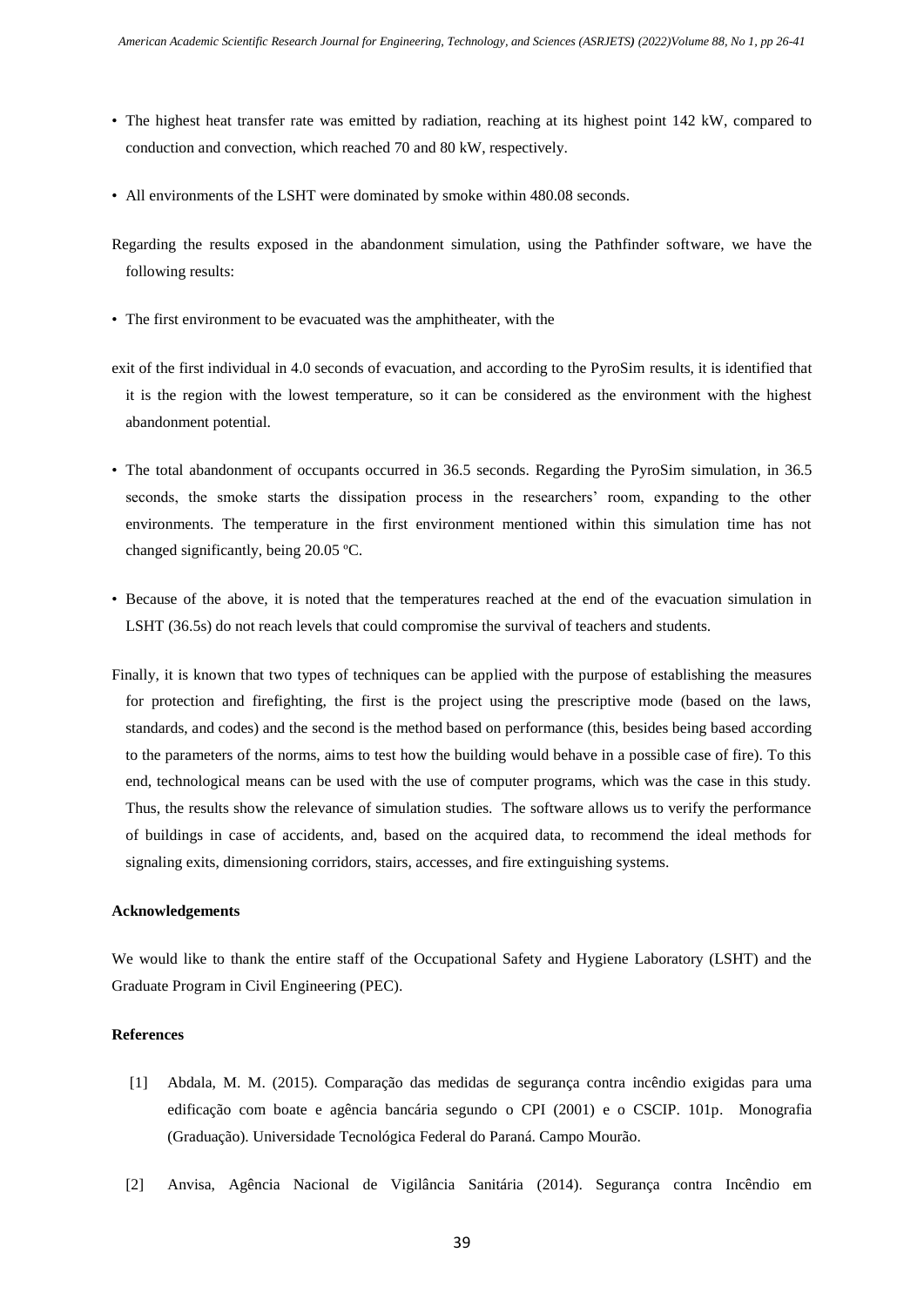Estabelecimentos Assistenciais de Saúde. Série: Tecnologia em serviços de saúde. Brasília, 1ª Edição, p. 146.

- [3] Braga, G. C.; Lisboa Neto, J. P.; Salazar, H. de F. (2016). A temperatura e fluxo de calor em uma situação de incêndio e as consequências para os bombeiros. Brasília. Revista FLAMMAE. Recife, 2 (4), 1-28.
- [4] Brand, W.; Marzluft, A. (2015). Protective measures: guidelines and testing of fire protection systems for cable stays are needed. Bridge Design and Engineering. 81,  $1 - 5$ .
- [5] Cao, Y. (2020). Fire protection design of large-scale cold storehouse in modern logistics based on risk analysis and countermeasure. IOP Conf. Series: Earth and Environmental Science. The 6th International Conference on Environmental Science and Civil Engineering. Guangxi, 455, 1 – 5.
- [6] Correia, A. G. F. A. (2014). Desenvolvimento e implementação numérica de um modelo de análise de risco de incêndio urbano – Mariee edifícios administrativos, escolares, habitacionais, hospitalares e hoteleiros. 336f. Dissertação (Mestrado). Faculdade de Engenharia da Universidade do Porto, Porto.
- [7] Costa Neto, M. L. da. (2015). Um estudo do fenômeno explosão e das ondas de choque utilizando a fluidodinâmica computacional. 121p. Dissertação (Mestrado). Universidade de Brasília.
- [8] Costa, S. S. S. de A. (2018). Análise de um sistema de desenfumagem para a atenação do risco de incêndio. 101p. Dissertação (Mestrado). Instituto Superior de Engenharia de Lisboa.
- [9] Fiocruz. (2016). Incêndio e fogo. Disponível em: http://www.fiocruz.br/biosseguranca/Bis/virtual%20tour/hipertextos/up2/incendio.htm. Acesso em: 16 abr 2010.
- [10] ISB, Instituto Sprinkler Brasil (2021). Estatíticas. Disponível em https://sprinklerbrasil.org.br/institutosprinkler-brasil/estatisticas/. Acesso em: 08 mar 2021.
- [11] Khan, M. A.; Cashell, K. A.; Usmani, A. S. (2020). Analysis of restrained composite perforated beams during fire using a hybrid simulation approach. Journal of Structural Engineering (United States). London, 146(3), 04020002-1 - 04020002-15.
- [12] Kim, H.; Han, J.; Han, S. (2019). Analysis of evacuation simulation considering crowd density and the effect of a fallen person. Journal of Ambient Intelligence and Humanized Computing. Daejeon, 101(2), 4869 – 4879.
- [13] Kotsovinos, P.; Atalioti, A.; Mcswiney, N.; LugaresI, F.; Rein, G.; Sadowki, A. J. (2020). Analysis of the thermomechanical response of structural cables subject to fire. Fire Technology. London, 56(2), 515 – 543.